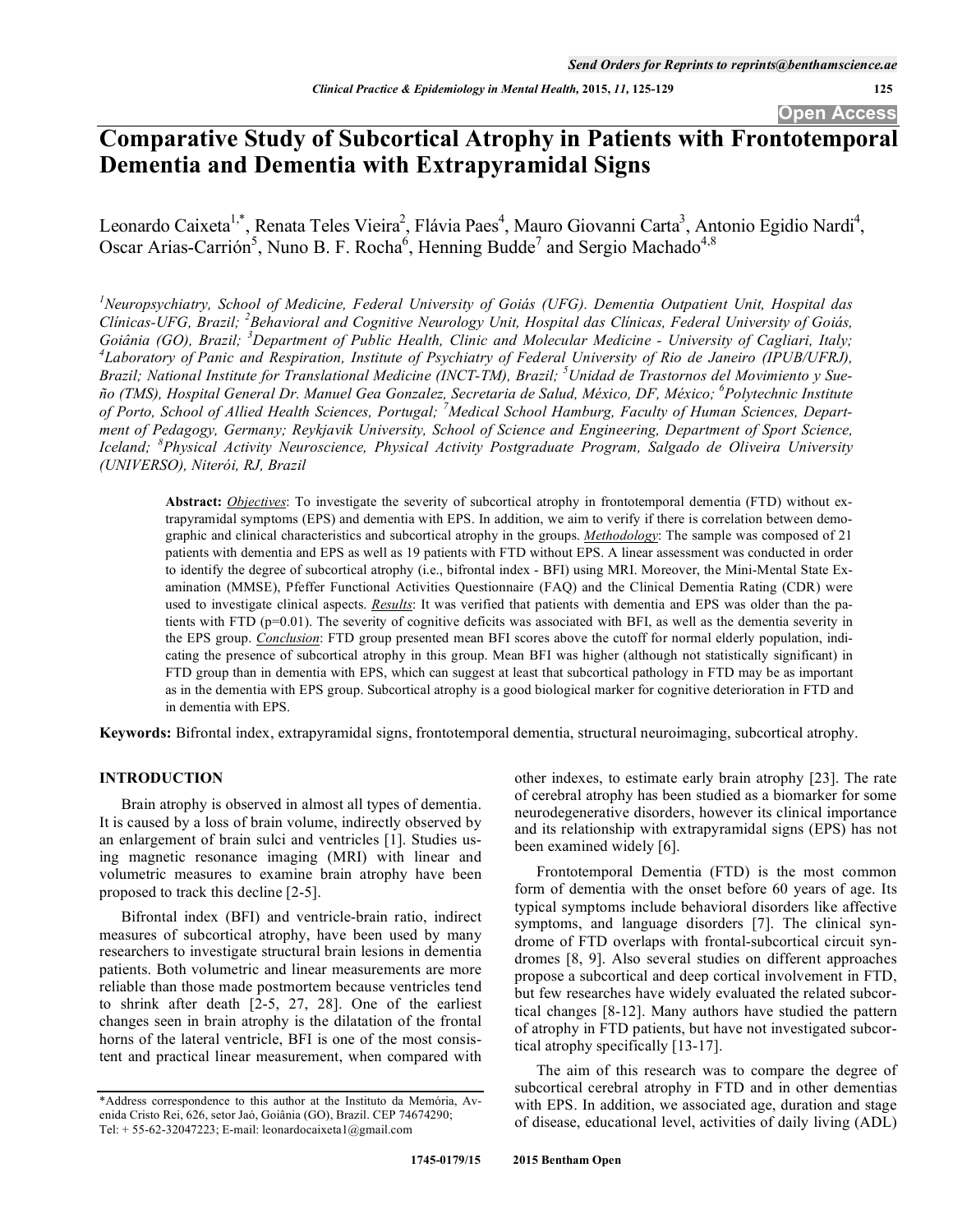and cognition with brain subcortical atrophy in both groups, in order to test the influence of EPS in brain subcortical atrophy.

#### **METHODOLOGY**

# **Sample**

Forty patients diagnosed with dementia in the Hospital das Clínicas at Federal University of Goiás School of Medicine (FM-UFG) participated of the study. The sample was composed of 21 patients with dementia and EPS as well as 19 patients with FTD, aged 33 to 99 (mean: 68.35; SD:  $\pm$ 13.09), schooling ranging from 1 to 20 years (mean: 8.06; SD:  $\pm$  6.52) and duration of disease (mean: 3.84; SD:  $\pm$ 3.44). The group of patients with dementia with EPS was composed of individuals with vascular dementia (VD), Alzheimer's disease (AD), corticobasal degeneration, Parkinson disease dementia (PDD), Lewy Body dementia (LBD).

Patients were diagnosed by an experienced neuropsychiatrist based on the Diagnostic and Statistical Manual of Mental Disorders (DSM-IV), patient's history, neuropsychiatric exam, routine laboratory screening, neuroimaging exams (MRI and SPECT in all sample) and neuropsychological assessment [18]. The diagnosis of dementia types and of FTD was based on Neary *et al.* criteria [19]. EPS were assessed using part III of Unified Parkinson Disease Rating Scale (UPDRS-III). Specific EPS can be diagnosed when any of the following conditions are present: (1) two or more UPDRS ratings (bradykinesia, rigidity or tremor)  $=1$ , or  $(2)$ one UPDRS rating ( $\geq 2$  or 3) the UPDRS rest tremor  $\geq 1$  [20].

Patients in use of neuroleptic agents or antiparkinson medication, with hydrocephalus, tumor or other structural lesions, history of traumatic brain injury and FTD with parkinsonism (for instance FTDP-17) were excluded.

All participants or main caregivers were made aware of the entire experimental protocol and signed a consent form before participating in this study. This study was approved by the Ethics Committee at Federal University of Goiás.

#### **Instruments**

*Bifrontal Index* - BFI MRI was performed on a 1.5 – T MRI unit with a quadrature head coil, analyzing T1 weighted sequences. From the axial slice of MRI, the BFI was measured on a plane parallel to the temporal lobe plane at the level of the maximal width between the tips of the frontal horns of the lateral ventricles, and defined as the ratio of this measure to the diameter of the inner skull table at the same level multiplied by 100 to express as a percentage [4, 5, 21, 22]. Linear measures as BFI are used to establish the presence of ventricular enlargement and subcortical atrophy [37].

*Clinical Dementia Rating (CDR)* - The severity of dementia was determined by total sum of the CDR. The CDR assesses six domains of cognition, i.e., memory, orientation, judgment and problem solving, community affairs and personal care. Based on six scores, a global CDR score is assigned: CDR 0 is no dementia, CDR 0.5 is very mild dementia, CDR 1 is mild dementia, CDR 2 is moderate dementia, and CDR 3 is severe dementia [24].

*Mini-Mental State Examination (MMSE)* - General cognitive functioning was tested using MMSE [25]. The MMSE examines orientation, attention, calculation, immediate and short-term memory, language and praxis. Reliability and construct validity of the test are considered good [25]. All patients completed the MMSE at baseline.

*Pfeffer Functional Activities Questionnaire (FAQ)* – It was completed by caregivers of dementia patients. It assesses functional capacity, and is composed of ten questions of activities of daily living (ADL) [26]. All patients were evaluated with BFI, CDR, MMSE and FAQ; therefore duration of dementia and education level were also assessed and served as input for the survival analysis. The neurological examination was performed during the same period as clinical imaging. The BFI was compared in both groups and for all analyzed variables.

#### **Statistical Analysis**

The Mann-Whitney test (U) was performed to compare mean rates of variable between the two patient groups. The analyzed variables were: age, duration of dementia, MMSE scores, Functional Scale of Pfeffer's scores, level of education in years, CDR and BFI rate. We established the confidence interval as 95% for the statistical tests. Spearman' s rank correlation coefficient (Rho) was used to obtain the correlation p and to verify the correlations between mean rates of brain atrophy (measured by BFI) and all other variables. The Spearman Coefficient is the non-parametric alternative when the data is not Gaussian and linear. We conducted all statistical analysis using the SPSS 20.0 software for Windows.

# **RESULTS**

The clinical features and the results from BFI for FTD and dementia with EPS groups can be observed in Table **1**. There were no significant differences between groups regarding the BFI. Also, no significant statistical difference was found between FTD and dementia with EPS groups with respect to all the demographics features and clinical variables analyzed (Mann- Whitney test), except that the patients with dementia and EPS that were statistically older than the patients with FTD (p=0.01). Table **2** shows a correlation among IBF with age, duration of dementia, cognitive function, ADL, education level and score the severity of dementia, using the coefficient of Spearman. It was observed both in the first group (patients with FTD without EPS) as the second group (Dementia and EPS) that the IBF was related with cognitive function checked through the MMSE  $(p \le 0.05)$ . With regard to the patients with dementia and EPS, we can see that besides the cognitive function also the severity of dementia interrelated with the BFI ( $p \le 0.05$ ). From the data analysis we find that age, activities of daily life and educational level were not correlated to BFI in the groups  $(p \le 0.05)$ .

#### **DISCUSSION**

Our DFT group presented mean IBF scores above the cutoff for normal elderly population [32], indicating the presence of subcortical atrophy in this group. Besides that, mean IBF was higher (although not statistically significant)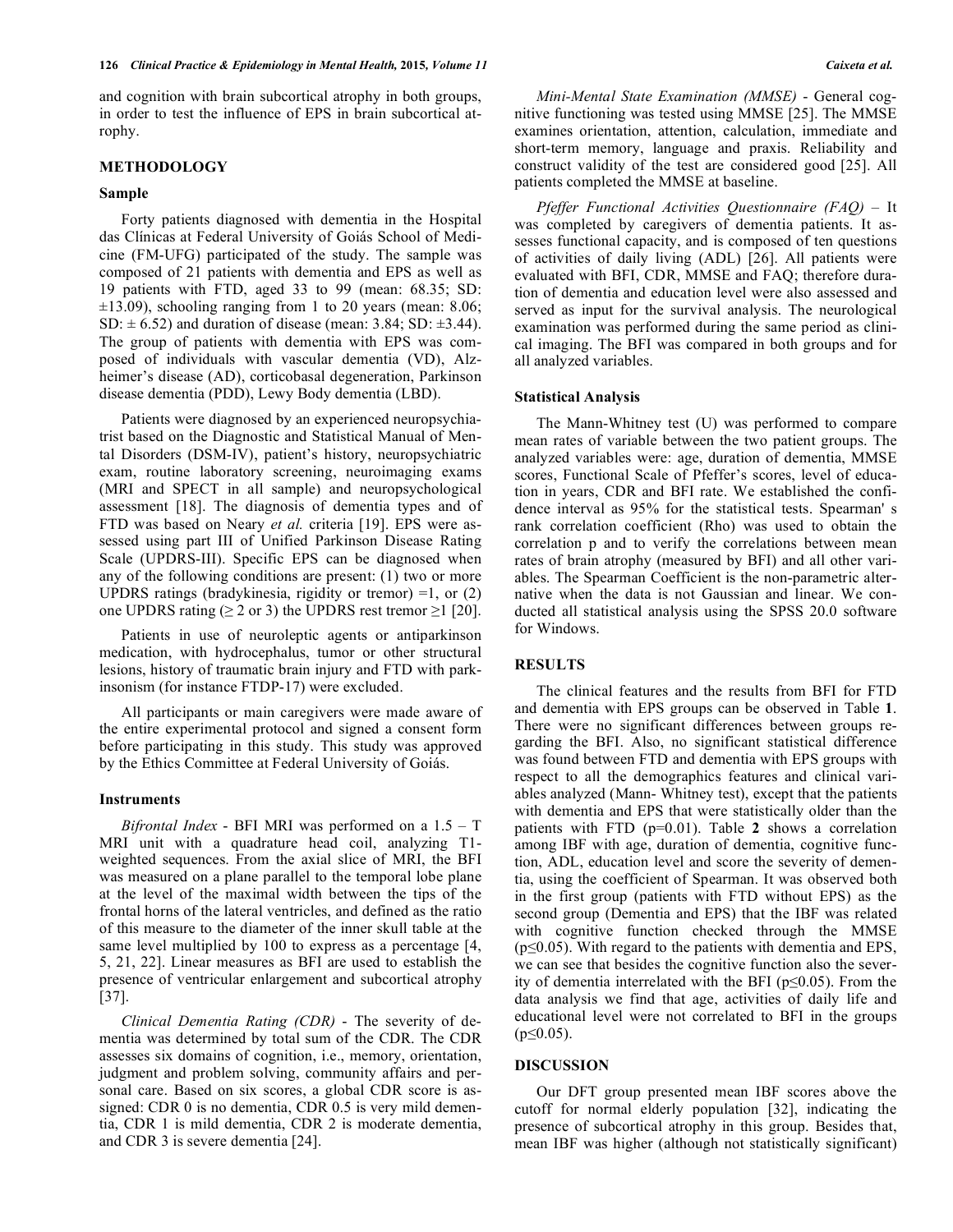| Table 1. | Comparison of subcortical atrophy, demographic factors and duration of symptoms in patients with FTD and Dementia |
|----------|-------------------------------------------------------------------------------------------------------------------|
|          | with EPS.                                                                                                         |

|                      | $M\pm SD$         | Frontotemporal Dementia (n=19)<br>CI 95% | $M\pm SD$        | Dementia and EPS (n=21)<br>CI 95% | U     | z        | $p*$                     |
|----------------------|-------------------|------------------------------------------|------------------|-----------------------------------|-------|----------|--------------------------|
| Age, y               | $63.36 \pm 12.32$ | 57.43-69.43                              | 72.86±12.36      | 67.23 -178.48                     | 104.5 | $-2.57$  | $0.01**$                 |
| Dementia duration, y | $5.02 \pm 4.33$   | $2.94$ -7.11                             | $2.76 \pm 1.42$  | $1.89 - 3.64$                     | 145.0 | $-1.48$  | 0.137 <sup>†</sup>       |
| <b>MMSE Score</b>    | $11.95 \pm 9.53$  | $7.35$ -16.54                            | $14.95 \pm 7.43$ | 11.57-18.34                       | 152.0 | $-1.291$ | $0.197\dagger$           |
| <b>FAO</b>           | $21.63 \pm 10.58$ | $16.53$ -26.73                           | $20.29 \pm 9.61$ | $15.91$  - $24.66$                | 179.0 | $-0.574$ | $0.56\dagger$            |
| <b>Education</b> , v | $7.76 \pm 5.87$   | 4.93 - 10.59                             | $8.33 \pm 7.20$  | $5.06$ -11.61                     | 187.5 |          | $-0.320$ 0.744 $\dagger$ |
| BFI                  | $35.40 \pm 5.36$  | $32.2$ -37.99                            | $34.22 \pm 4.80$ | 32.04 - 36.41                     | 166.5 | -0.894   | $0.371\dagger$           |

\*Significance *on Mann-Whitney* Test (*U*); \*\* Statistically significant difference p< 0.05; † No significant between group difference p>0.05; MMSE, Mini-Mental State Examination; BFI, Bifrontal Index; EPSs, Extrapyramidal Signs; FAQ, Pfeffer-Functional Activities Questionnaire; M, Mean; SD, Standard Deviation; CI, Confidence interval; Z, standard normal deviate.

| Table 2. Correlation of BFI with demographic factors, disease severity and the duration of symptoms at two groups. |  |  |
|--------------------------------------------------------------------------------------------------------------------|--|--|
|                                                                                                                    |  |  |

|                      | <b>Frontotemporal Dementia</b> |                | <b>Dementia and EPS</b> |                |  |
|----------------------|--------------------------------|----------------|-------------------------|----------------|--|
| Age, y               | $-0.404$                       | $0.086\dagger$ | 0.325                   | $0.150\dagger$ |  |
| Dementia duration, y | $-0.063$                       | $0.796\dagger$ | 0.0331                  | $0.800\dagger$ |  |
| <b>MMSE</b> score    | $-0.564$                       | $0.012*$       | $-0.540$                | $0.011*$       |  |
| <b>FAQ</b>           | 0.265                          | $0.273\dagger$ | 0.320                   | $0.157\dagger$ |  |
| <b>Education</b> , y | 0.164                          | $0.502\dagger$ | 0.167                   | $0.468\dagger$ |  |
| <b>CDR</b>           | 0.163                          | $0.505\dagger$ | 0.573                   | $0.007*$       |  |

\*Denotes *p* value of < 0.05† Differences of modalities not significant (*p*>0.05); MMSE, indicates Mini-mental State Examination; CDR, Clinical Dementia Rating; BFI, Bifrontal Index; EPSs, Extrapyramidal Signs; FAQ, Pfeffer-Functional Activities Questionnaire.

in FTD group than in dementia with EPS, which may suggest at least that subcortical pathology in FTD may be as important as in the dementia with EPS group. To our knowledge, this is the first study to compare subcortical atrophy between FTD and dementia with EPS. It is also the first using BFI to address this comparison.

Subcortical atrophy, as measured by structural MRI may indicate a subcortical contribution to the progression of FTD. We found a consistent pathology of subcortical structure complementing the typical frontotemporal cortical atrophy. Subcortical grey matter atrophy may contribute as significantly to symptoms of FTD as cortical atrophy [9]. The subcortical and deep cortical structures may provide important clues on the clinical expression of this disorder, including also cognitive and behavioral abnormalities, given the growing consensus on the involvement of the basal ganglia in non-motor functions such as language, executive functions, memory, and learning [6].

BFI appears unsatisfactory for the differential diagnosis between FTD and dementia with EPS. Vieira and Caixeta [6] also found BFI unsatisfactory for the differential diagnosis between FTD and AD. Chaves *et al.* [32] also found that BFI from Alzheimer and vascular patients were not significantly different. In accordance to other previous studies, a biomarker of a single region seems unsatisfactory to discriminative between FTD and other dementias [5, 13, 14]. This may reflect the different patterns of regional brain atrophy in each dementia subtype.

When we compared the means of the variables analyzed between the FTD group and dementia with EPS group, there was a statistically significant difference only in age (it was higher in the EPS group). This finding was consistent with published reports in the literature when comparing FTD with other old-age dementia groups, since FTD is predominantly an early-onset dementia form [29-31]. An unexpected finding was that even with these younger subjects, FTD patients have IBF scores similar to older patients from the EPS group with dementia.

The mean of the BFI in the FTD group was 35.4%, while in the dementia plus EPS group was 34.2%. Chaves *et al.* [32] found a BFI mean by 35.8% for demented patients without EPS. Frisoni *et al.* [5] obtained a mean of 33.3% from 14 FTD patients.

A significant negative correlation was found between BFI scores and cognitive performance in MMSE in both groups. A previous study conducted by our group found a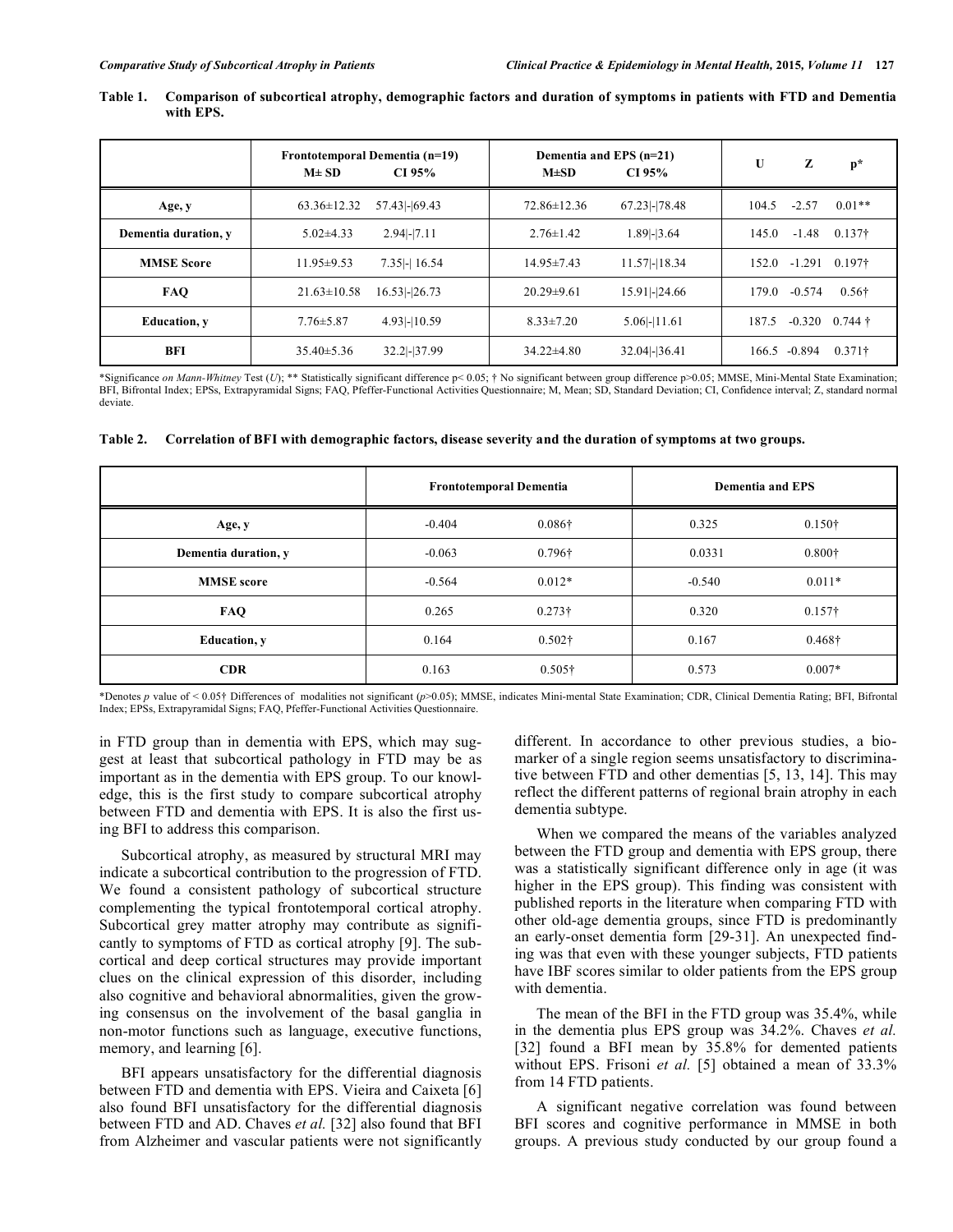very similar association studying comparatively FTD and AD [6]. Several other studies have reported that subcortical structures are associated with deficits of language and cognitive functions [8, 33, 34]. Soderlund *et al.* [35] noted that subcortical brain atrophy estimated by ventricular expansion was also associated with higher cognitive deficits in FTD. Based on these collected data, it can be assumed that subcortical atrophy is a good biological marker of cognitive deterioration in FTD and dementia with EPS.

Only in the group with dementia and EPS the BFI had a significant positive correlation with the overall severity of dementia (CDR), suggesting that rates of subcortical cerebral atrophy may provide a reasonable mark to the severity of some dementia forms, but this could not be extended to FTD. On the other side, Whitwell *et al.* [14] found that CDR scores were also significantly associated with the ventricular volume in FTD, suggesting that rates of cerebral atrophy provide excellent markers of disease progression in this dementia form. The contradictory results in this topic deserve additional investigation and may be sometimes related to the use of different brain measures among studies.

Subcortical atrophy was not correlated with age in none groups of our sample. On the contrary, Mackenzie & Feldman [36] showed that patients with extrapyramidal features and dementia have higher degeneration of subcortical structures and these abnormalities are more common with advanced age.

It is important to mention that a linear measure of subcortical atrophy (BFI) is probably unsatisfactory for the differential diagnosis between FTD and other dementias, but may be useful in differentiating non-demented FTD phenocopies (for example, bipolar disorder and apathetic depression) from "real" FTD patients. Although we commonly find some degree of frontal atrophy in bipolar disorder [38] and depression [39] which may present as a 'frontal type pseudodementia', it was never reported the presence of subcortical atrophy in these functional psychiatric disorders; therefore BFI may represent an useful tool in order to differentiate 'frontal type pseudodementia' from FTD. Further studies are needed to elucidate the reliability and usefulness of the profile of subcortical atrophy in FTD to the process of differential diagnosis among FTD phenocopies.

Among the limitations of our study, we must consider that, notwithstanding MMSE represents the most commonly administered assessment for dementia severity in the world, with reliability and construct validity judged to be satisfactory [25], its usefulness have been criticized because MMSE scores were affected by age, education, and cultural background. Besides that, the use of a single linear measure of subcortical atrophy (BFI) may produce some confounding findings, mainly if we consider that the increase in BFI can results sometimes from natural deterioration with increased age. Finally, we should refer as a limitation the relatively few numbers of participants in the sample.

# **CONCLUSION**

In conclusion, FTD group presented mean BFI scores above the cutoff for normal elderly population, indicating the presence of subcortical atrophy in this group. Besides that, mean BFI was higher (although not statistically significant) in FTD group than in dementia with EPS, which may suggest at least that subcortical pathology in FTD may be as important as in the dementia with EPS group.

Probably one of the most important findings of our work is that subcortical atrophy constitutes a good biological marker for cognitive deterioration in FTD and in dementia with EPS and is also a good marker for dementia severity in the latter group.

Subcortical atrophy was not correlated with age, educational level and functional ability (ADLs) in any of dementia groups analyzed.

### **CONFLICT OF INTEREST**

The authors confirm that this article content has no conflict of interest.

### **ACKNOWLEDGEMENTS**

Declared none.

# **REFERENCES**

- [1] Akyama H, Meyer JS, Mortel KF, Terayama Y, Thornby JI, Konno S. Normal human aging: factors contributing to cerebral atrophy. J Neurol Sci 1997; 152: 39-49.
- [2] Synek V, Reuben JR. The ventricle-brain ratio using planimetric measurement of EMI scans. Br J Radiol 1976; 49: 233-7.
- [3] Heinz ER, Ward A, Drayer BP, Dubois PJ. Distinction between obstructive and atrophic dilatation of ventricles in children. J Comput Assist Tomogr 1980; 4: 320-5.
- [4] Aylward EH, Scwartz J, Machlin S, Pearlson G. Bicaudate ratio as a measure of caudate volume on MR images. Am J Neuroradiol 1991: 12: 1217-22.
- [5] Frisoni GB, Beltramello A, Weiss C, Geroldi C, Bianchetti A, Trabucci M. Linear measures of atrophy in mild Alzheimer disease. Am J Neuroradiol 1996; 17: 913-23.
- [6] Vieira RT, Caixeta L. Subcortical atrophy in frontotemporal dementia and Alzheimer's disease: significance for differential diagnosis and correlation with clinical manifestations. Dement Neuropsychol 2008; 2(4): 284-8.
- [7] Caixeta L, Nitrini R. Subtipos clínicos da demência frontotemporal. Arq Neuropsiquiatr 2001; 59(3-A): 577-81.
- [8] Garibotto V, Borroni B, Agosti C, *et al.* Subcortical and deep cortical atrophy in Frontotemporal Lobar Degeneration. Neurobiol Aging 2011; 32(5): 875-84.
- [9] Chow TW, Izenberg A, Binns MA, *et al.* Magnetic resonance imaging in frontotemporal dementia shows subcortical atrophy. Dement Geriatr Cogn Disord 2008; 26(1): 79-88.
- [10] Chan D, Fox NC, Scahill RI, *et al*. Patterns of temporal lobe atrophy in semantic dementia and Alzheimer's disease. Ann Neurol 2001; 49: 433-42.
- [11] Stewart JT. The frontal/subcortical dementias: common dementing illnesses associated with prominent and disturbing behavioral changes. Geriatrics 2006; 61(8): 23-7.
- [12] Radanovic M, Rosemberg S, Adas R, *et al.* Frontotemporal dementia with severe thalamic involvement: a clinical and neuropathological study. Arq Neuropsiquiatr 2003; 61(4): 930-5.
- [13] Boccardi M, Laakso MP, Bresciani L, *et al.* The MRI pattern of frontal and temporal brain atrophy in frontotemporal dementia. Neurobiol Aging 2003; 24 (01): 95-103.
- [14] Whitwell JL, Jack CR, Pankratz VS, *et al*. Rates of brain atrophy over time in autopsy-proven frontotemporal dementia and Alzheimer disease. Neuroimage 2008; 39: 1034-40.
- [15] Kitagaki H, Mori E, Yamaji S, Ishii K, Hirono N, Kobashi S. Fronto-temporal dementia and Alzheimer's disease: evaluation of cortical atrophy with automated hemispheric surface display generated with MRI images. Radiology 1998; 208: 431-9.
- [16] Fukui T, Kertesz A. Volumetric study of lobar atrophy in Pick complex and Alzheimer's disease. J Neurol Sci 2000; 174: 111-21.